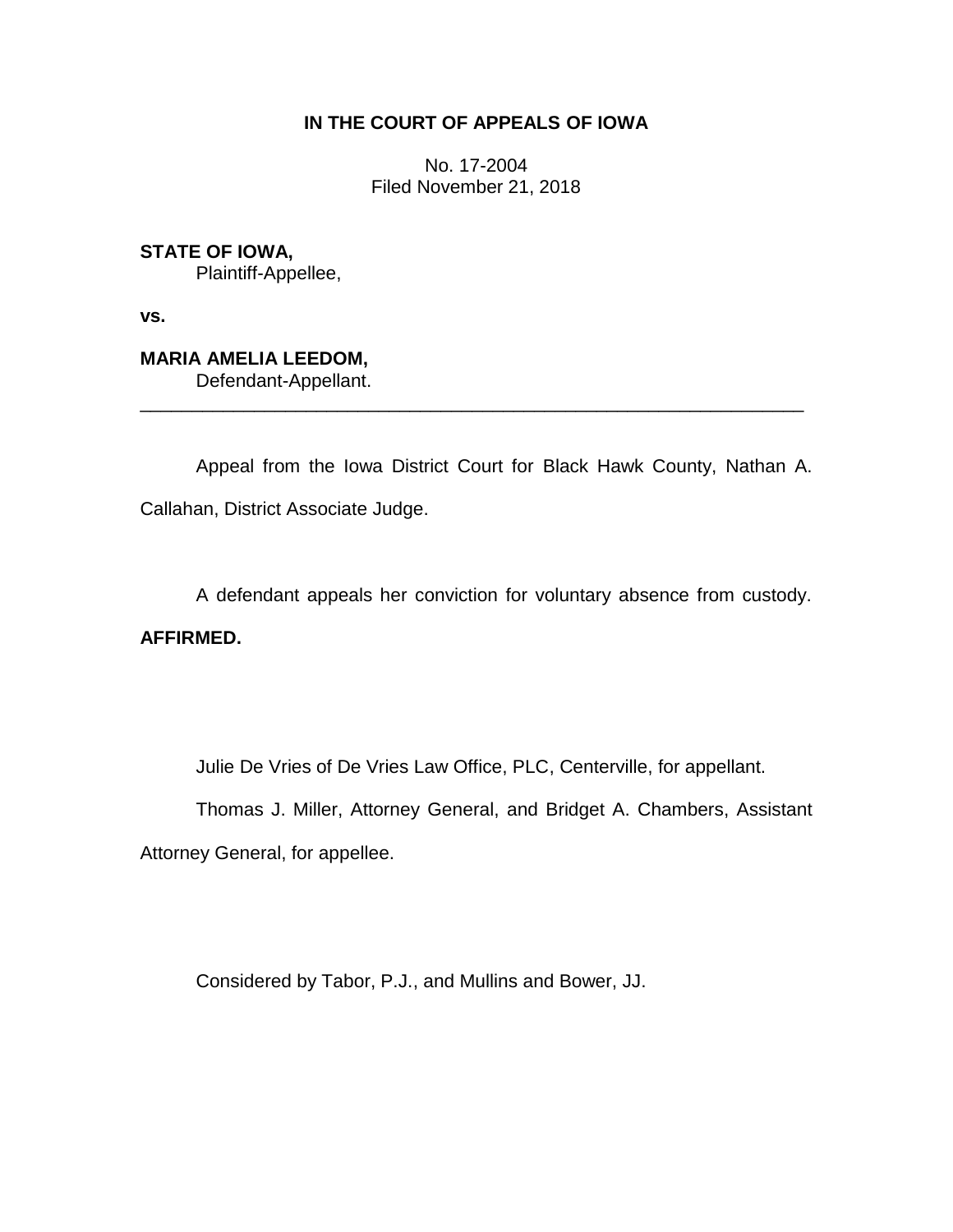**BOWER, Judge.**

Maria Leedom appeals following a conviction for voluntary absence from custody, claiming her counsel was ineffective by failing to request a presentence investigation report (PSI) be completed before sentencing. We affirm her conviction but conclude her claim of ineffective assistance should be preserved for possible postconviction proceedings.

On August 9, 2017, Leedom signed out from her community-based correctional facility to go to work. Leedom called the facility after she finished work that night to indicate she would be late but was walking back to the facility. When Leedom did not return by her extended check-in time, a residential officer tried multiple times to call Leedom, leaving voicemail messages. A check with local hospitals revealed Leedom was not checked in at any of them, and when Leedom was two hours overdue an officer began escape procedures. Leedom did not return and was apprehended by police on August 14. This was Leedom's fourth voluntary absence while at the facility.

On August 22, Leedom was charged by trial information with voluntary absence from custody, a serious misdemeanor, in violation of Iowa Code section 719.4(3) (2017). On October 30, Leedom filed a written guilty plea and waiver of rights. On November 29, the court imposed a one-year jail sentence to run consecutive to the sentences for her underlying convictions. Leedom appeals, claiming her trial counsel provided ineffective assistance by not requesting a presentence investigation report (PSI).

Because they implicate constitutional rights, we review ineffectiveassistance-of-counsel claims de novo. *State v. Virgil*, 895 N.W.2d 873, 879 (Iowa

2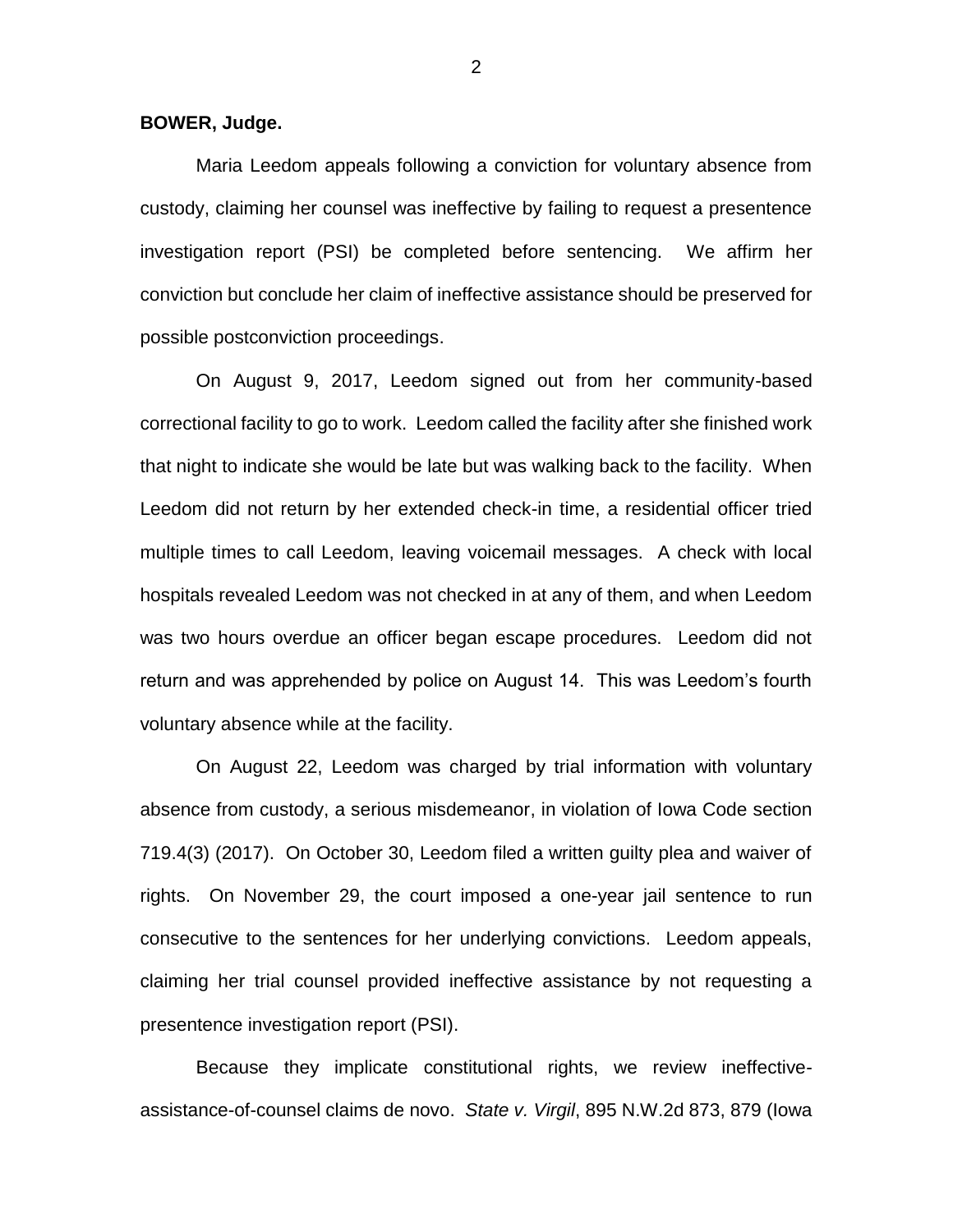2017). We presume counsel has acted competently. *State v. Hopkins*, 860 N.W.2d 550, 554 (Iowa 2015). To establish a claim for ineffective assistance of counsel, the defendant "must prove both a failure of essential duty by her counsel and resulting prejudice to her." *Id.* at 556.

The offense here was a serious misdemeanor, therefore by statute the court could only order a PSI "upon a finding of exceptional circumstances warranting an investigation." Iowa Code § 901.2(2)(d). A misdemeanant cannot demand a PSI as a matter of right. *State v. Robinson*, 841 N.W.2d 615, 617 (Iowa Ct. App. 2013). While Leedom was in jail for voluntary absence awaiting her plea and sentencing, her child became ill and died. Leedom argues her child's death should qualify as an "exceptional circumstance[ ] warranting an investigation." *See* Iowa Code § 901.2(2)(d). She claims the brief personal and social history included in a misdemeanor PSI would have provided necessary information to the department of corrections for her to obtain a mental-health assessment and treatment resulting in a less-severe sentence.

We have not addressed whether failure to request a PSI breaches an essential duty and have not found a statutory duty to request one. *See Robinson*, 841 N.W.2d at 617. The record is devoid of sufficient information regarding the potential exceptional circumstances to allow us to evaluate what a reasonably competent attorney would have done under the circumstances. This record is not sufficient to determine if Leedom's attorney failed to perform an essential duty.

To prove prejudice, the defendant must show the outcome of the proceeding would have been different. *State v. Fannon*, 799 N.W.2d 515, 523 (Iowa 2011). Leedom's argument focused on potential postconviction treatment

3